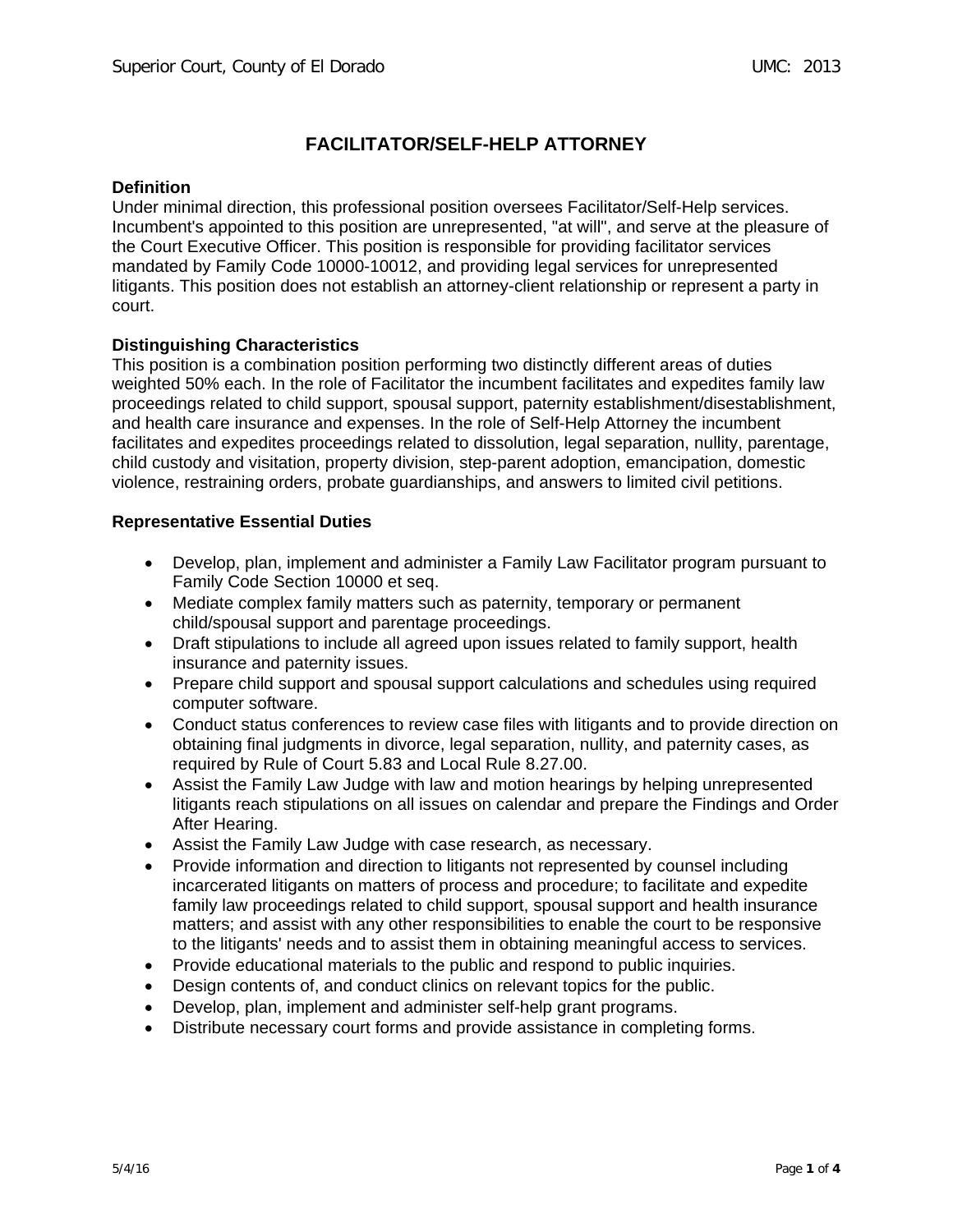Meet with court officials, state, and county departments, community organizations and others to assess the need for and identify services that will assist the court in resolving child and spousal support disputes and improve access to the Family Court for financially disadvantaged litigants or other litigants not represented by counsel.

# **Judgment and Responsibility**

The incumbent receives general direction on a wide variety of assignments. Established policies, procedures, and standards may not be available or may be so general in nature that the incumbent must exercise considerable discretion with respect to assignments and duties. Requires the exercise of good judgment to choose among possible actions often without clear precedent, and to be able to distinguish between providing neutral legal information versus legal advocacy/advice in order to preserve the impartiality of the court.

# **MINIMUM QUALIFICATIONS**

# **Knowledge of:**

### **Essential**

Federal and State family law, rules, and regulations; trial and hearing procedures and rules of evidence in California; family law principles, procedures and local court forms; child support establishment and enforcement process under Title IV-D of the federal Social Security Act; child support law and the operation of the uniform state child support guidelines; a basic understanding of law and psychological issues related to domestic violence; civil and family litigation and family law computer programs; principles, methods, and processes involved in obtaining and managing grants; knowledge of standard office practices and procedures; and knowledge of Microsoft Outlook, WORD, and Excel programs.

# **Ability to:**

#### **Essential**

Establish and maintain effective working relationships with the judicial officers, court staff, public and private agencies; work independently; present statement of fact and law; work effectively, patiently, and directly with a diverse population including those who are unable to read, have emotional and cognitive limitations, those under duress due to legal, financial, and personal problems, those with learning and/or physical disabilities or limitations, those who speak languages other than English, and those clients who are confused, angry, hostile, or frustrated with the legal system; write clear, concise directions regarding filing and service requirements; communicate clearly and effectively with litigants, staff, judges, attorneys, and other service providers; make oral presentations to groups; develop, coordinate and conduct workshops; maintain confidential information when required by legal or ethical standards; travel periodically; access and search the internet for legal resource information, including but not limited to court websites, legal software programs (Legal Solutions, Martin Dean's Essential Forms), legal research programs (Lexis Nexis, Westlaw); use computer software programs to create forms, correspondence, statistics and reports; read, understand, and interpret a variety of laws, rules, and regulations; analyze complex issues, relate the issues to the law, and reach sound decisions; use a computer to query court case management systems; mediate support issues with self-represented parties; establish priorities and successfully coordinate competing activities; be nonjudgmental and deal compassionately with persons in stressful situations; work and communicate effectively with pro per litigants of diverse education, ethnic, and economic backgrounds; interpret and apply statistical information, and generate required reports.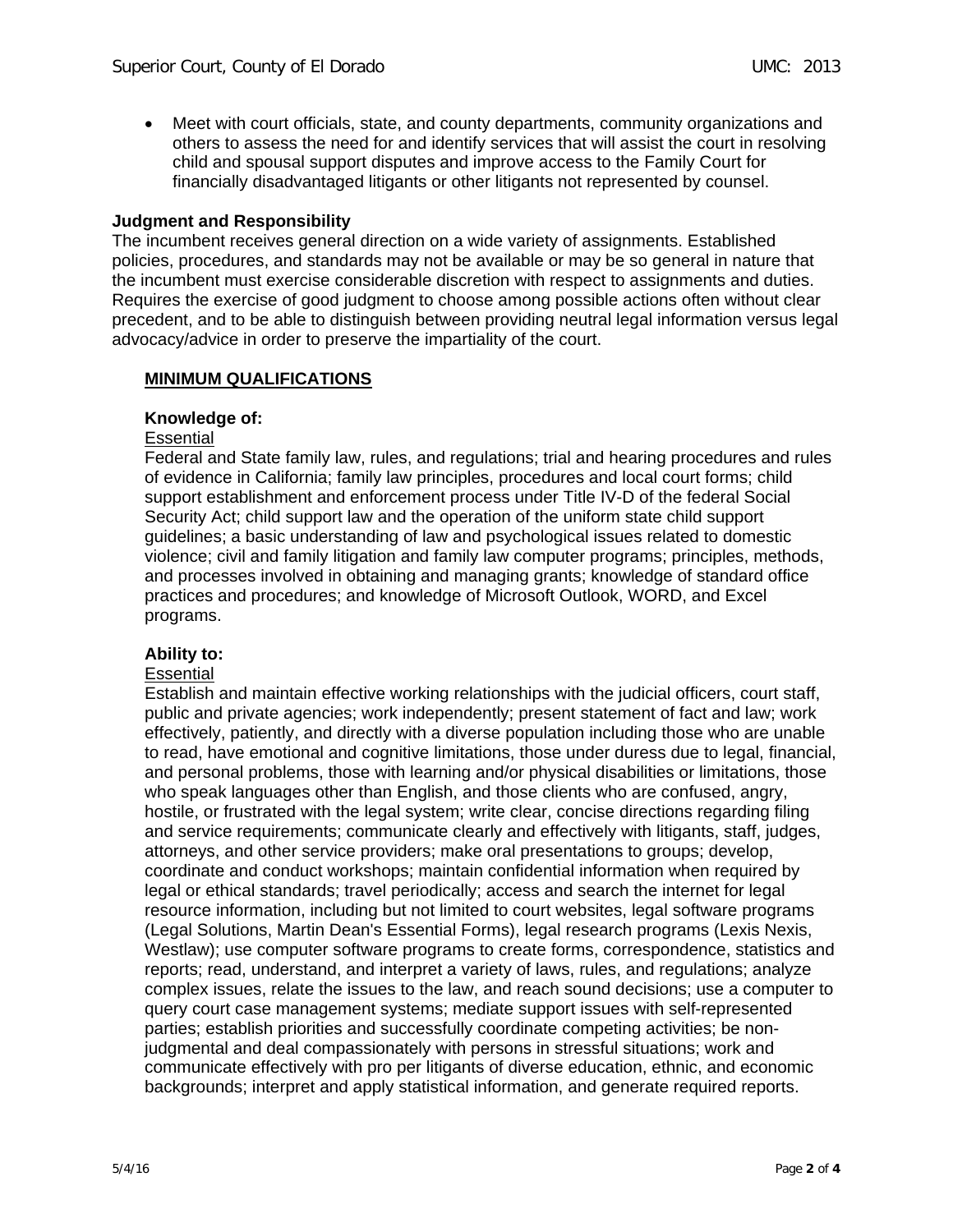# **Education and Experience**

### **Essential**

Graduation from an accredited law school, active membership in the State Bar of California, five years of experience in the practice of law including a minimum of three years of mediation or litigation experience in the field of family law.

### Desirable

Training and/or experience in the area of domestic violence; working with low income or non-English speaking persons; experience with local community resources.

# **License or Certificate**

Possession of a valid driver's license at the time of appointment. *This requirement will be reviewed on a position basis in accordance with ADA regulations.* 

### **Physical Requirements**

Ability to sit for extended periods of time; walk or otherwise move within court facilities; normal manual dexterity and eye-hand coordination; use hands to finger, handle or feel objects and to use a computer keyboard; to reach with hands and arms; vision to read and write material and view a computer monitor; sufficient strength to lift, carry, push or pull materials weighing up to 25 pounds; lifting position may be from floor to the waist, and/or from the waist to an overhead position; to stoop, kneel, squat, and crouch to pick up or move objects, office equipment and records; hearing and speaking needed to listen effectively and to talk with individuals, by phone, and in person.

# **Miscellaneous Requirements**

Candidates are required to pass a fingerprint clearance by the Federal Bureau of Investigation (FBI) and Department of Justice (DOJ)

# **Working Conditions**

Work is performed in an office environment with little exposure to outside temperatures or dirt and dust. The incumbent's working conditions are typically quiet, but may be loud at times at some locations. The noise level and traffic level in the work environment are similar to a busy office.

NOTE: The statements here in are intended to describe the general nature and level of work being performed by employees, and are not construed as an exhaustive list of responsibilities, duties, and skills required of personnel so classified. Furthermore, they do not establish a contract for employment and are subject to change at the discretion of the employer.

| <b>Classification Status</b> | -PL                    |
|------------------------------|------------------------|
| <b>Representation Unit</b>   | None                   |
| <b>FLSA</b>                  | Exempt                 |
| <b>Established</b>           | 6/09                   |
| <b>Revised</b>               | 5/16 (minor revisions) |
| <b>Previous Title</b>        |                        |